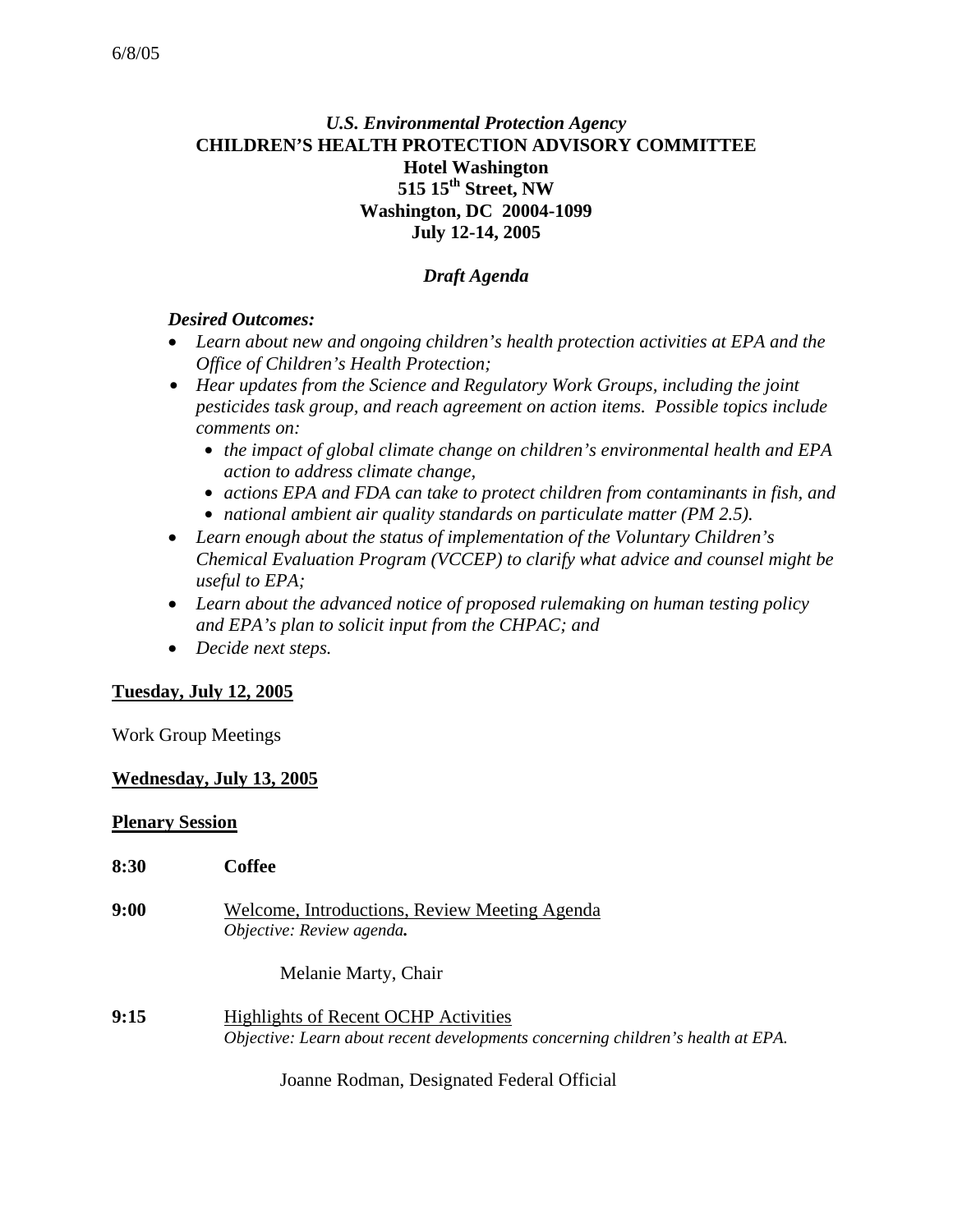| 9:45  | <b>Science Work Group Status Report</b><br>$Objective(s)$ : Receive updates on work group activities since February, review proposed<br>comment letters (if any) and identify any issues [final action to be taken tomorrow].                                              |
|-------|----------------------------------------------------------------------------------------------------------------------------------------------------------------------------------------------------------------------------------------------------------------------------|
|       | Natalie Freeman and Daniel Goldstein, Science Work Group Co-Chairs                                                                                                                                                                                                         |
| 10:30 | <b>Break</b>                                                                                                                                                                                                                                                               |
| 10:45 | Discussion: Climate Change Comment Letter<br>Objectives: Review proposed comment letters and identify any issues or concerns [final]<br>action to be taken tomorrow].                                                                                                      |
|       | Howard Frumkin, Climate Change Task Group                                                                                                                                                                                                                                  |
| 12:00 | Lunch (on your own)                                                                                                                                                                                                                                                        |
| 1:30  | <b>Presentation: EPA's Voluntary Children's Chemical Evaluation Program</b><br>Objective: Learn enough about the status of implementation of the Voluntary Children's<br>Chemical Evaluation Program (VCCEP) to clarify what advice and counsel might be<br>useful to EPA. |
|       | <b>Presenter TBD</b>                                                                                                                                                                                                                                                       |
| 2:15  | <b>Regulatory Work Group Status Report</b><br>Objective: Receive updates on work group activities since February, including the cross-<br>cutting Pesticides Task Group.                                                                                                   |
|       | Richard Hackman and Susan West Marmagas, Reg Work Group Co-<br>Chairs                                                                                                                                                                                                      |
| 3:00  | <b>Break</b>                                                                                                                                                                                                                                                               |
| 3:30  | <b>Discussion: Regulatory Work Group Comment Letters</b><br>Objectives: Review proposed comment letters on fish advisories and particulates and<br>identify any issues or concerns [final action to be taken tomorrow].                                                    |
| 5:00  | <b>Public Comment</b>                                                                                                                                                                                                                                                      |
| 5:30  | <b>Adjourn for the Day</b>                                                                                                                                                                                                                                                 |